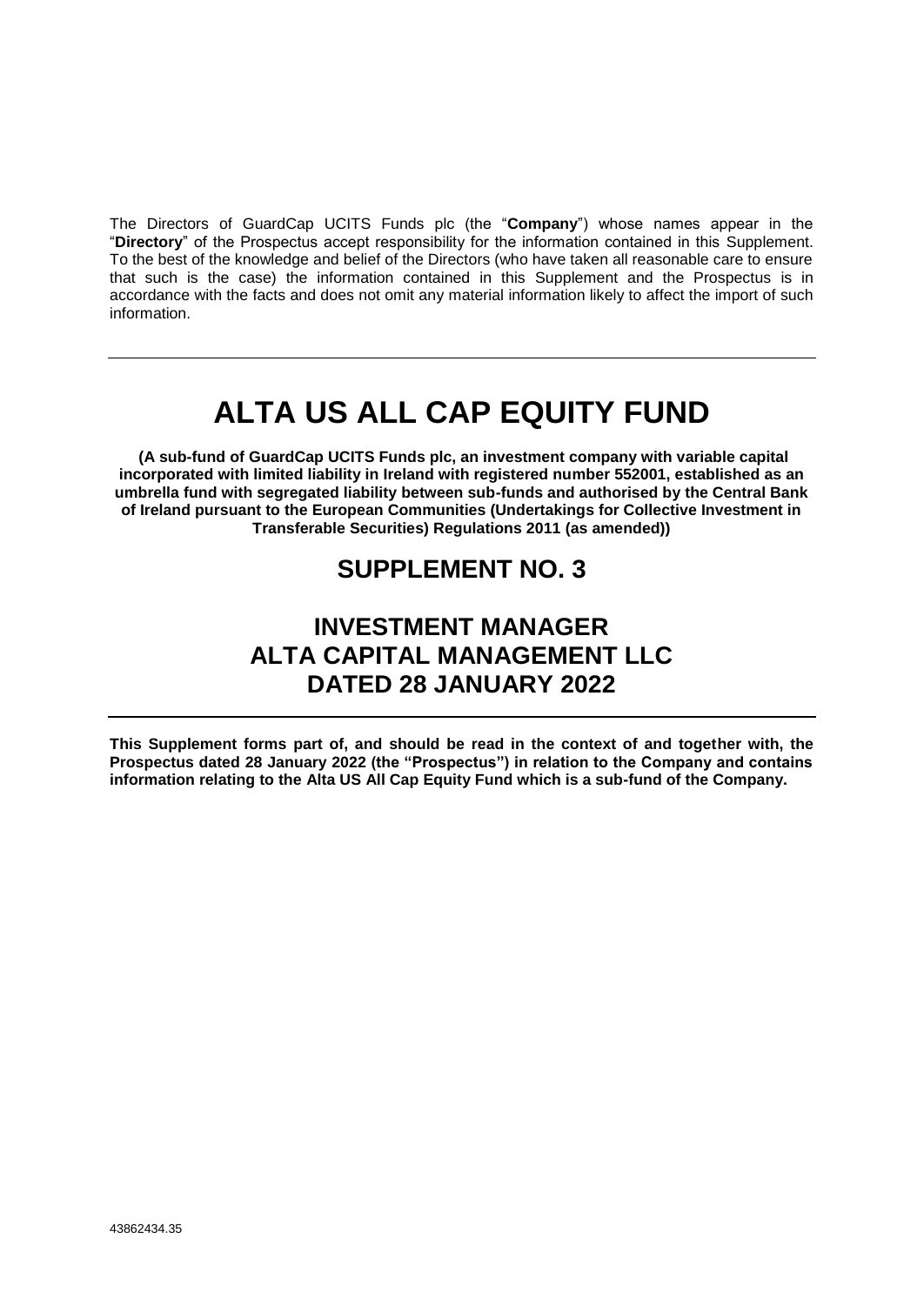# **TABLE OF CONTENTS**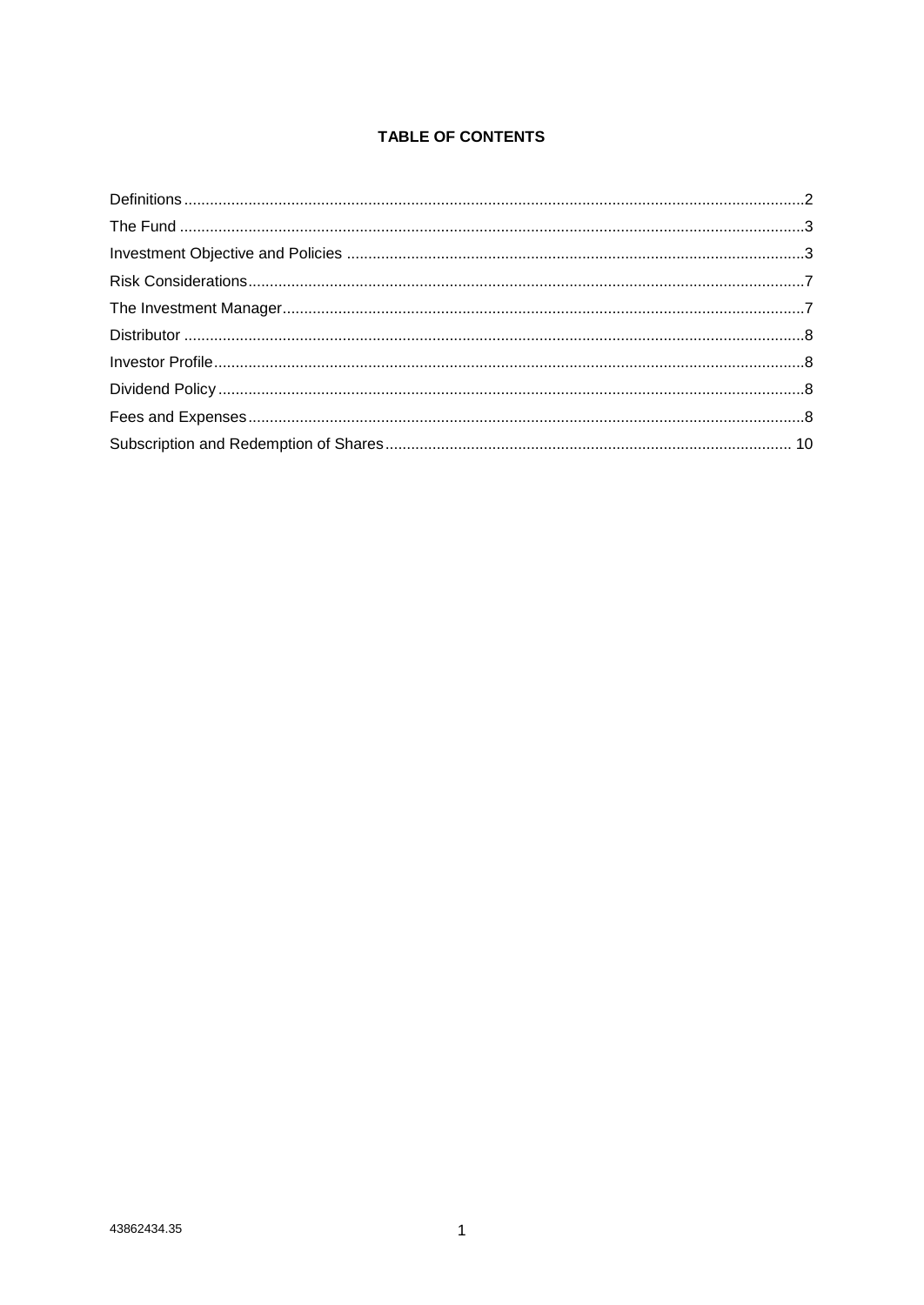# **DEFINITIONS**

<span id="page-2-0"></span>Any words or terms not defined in this Supplement have the same meaning given to them in the Prospectus. The Fund is established pursuant to the UCITS Regulations and this Supplement will be construed accordingly and will comply with the Central Bank UCITS Regulations.

#### "**Business Day**" means:

- (i) any day (except Saturday or Sunday) on which the banks in Ireland and the United Kingdom are open for business; or
- (ii) such other day or days as may be determined from time to time by the Directors and notified in advance to Shareholders;

**"Currency Settlement Time"** means the time at which cleared funds representing the Subscription Monies must be received by the Company, which is 5:00pm (Greenwich Mean Time) for the USD Share Classes, 1:30pm (Greenwich Mean Time) for the GBP Share Classes and 2:30pm (Greenwich Mean Time) for the EUR Share Classes;

"**Dealing Day**", being the day upon which redemptions and subscriptions occur, means

- (i) each Business Day; and / or
- (ii) any other day which the Directors have determined, subject to advance notice to all Shareholders in the Fund and provided there is at least one Dealing Day per fortnight;

**"Fund"** means the Alta US All Cap Equity Fund;

"**Redemption Cut-Off Time**" means 2:00 pm (Irish Time) on the Business Day immediately preceding the relevant Dealing Day;

**"Sales Charge"** means the sales charge, if any, levied by the Company in relation to the subscription for any Class of Shares in the Fund, details of which, if applicable, are set out in the "Subscription and Redemption of Shares" section below;

**"Investment Manager"** means in respect of the Fund only, Alta Capital Management LLC;

"**Investment Management Agreement**" means the investment management agreement between the Management Company, Company and the Investment Manager dated 30 June 2021;

"**Subscription Cut-Off Time**" means 2:00 pm (Irish Time) on the Business Day immediately preceding the relevant Dealing Day;

"**Valuation Day**" means in respect of each Dealing Day, the Business Day immediately preceding that Dealing Day, unless otherwise determined by the Directors;

"**Valuation Point**" means 4:00 pm (Eastern Standard Time) on each Valuation Day or such other time as the Directors may determine in respect of the Fund from time to time and as notified in advance to Shareholders.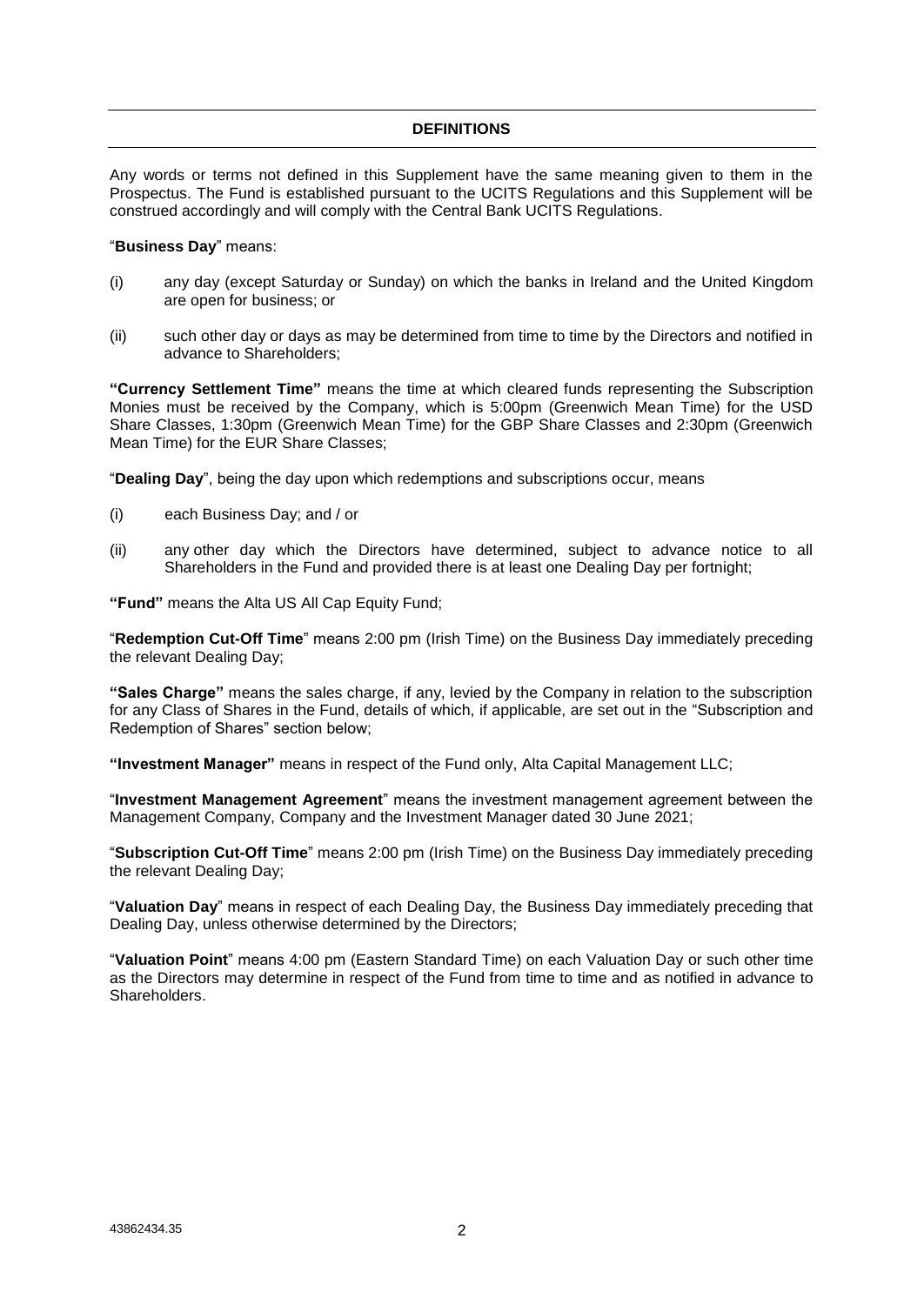<span id="page-3-0"></span>The Alta US All Cap Equity Fund is a sub-fund of GuardCap UCITS Funds plc, an investment company with variable capital incorporated in Ireland with registered number 552001 and established as an umbrella fund with segregated liability between sub-funds.

The Company currently offers the following Classes of Shares in the Fund as set out below. The Company may also create additional Classes of Shares in the Fund in the future with prior notification to, and clearance in advance by, the Central Bank.

| <b>Class</b><br><b>Share</b><br><b>Description</b> | <b>Class</b><br><b>Currency</b> | <b>Investment</b><br><b>Management</b><br><b>Fee</b> | <b>Minimum</b><br><b>Initial</b><br><b>Subscription</b> | <b>Minimum</b><br><b>Additional</b><br><b>Subscription</b><br>and $/$ or<br><b>Redemption</b> | <b>Minimum</b><br><b>Holding</b> |
|----------------------------------------------------|---------------------------------|------------------------------------------------------|---------------------------------------------------------|-----------------------------------------------------------------------------------------------|----------------------------------|
| USD I Class                                        | <b>USD</b>                      | 0.80% of NAV<br>per annum                            | USD 500,000                                             | <b>USD 5,000</b>                                                                              | <b>USD 500,000</b>               |
| <b>EUR I Class</b>                                 | <b>EUR</b>                      | 0.80% of NAV<br>per annum                            | USD 500,000                                             | <b>USD 5,000</b>                                                                              | USD 500,000                      |
| <b>GBP I Class</b>                                 | <b>GBP</b>                      | $0.80\%$ of NAV<br>per annum                         | USD 500,000                                             | <b>USD 5,000</b>                                                                              | USD 500,000                      |
| <b>EUR S Class</b>                                 | <b>EUR</b>                      | 1.50% of NAV<br>per annum                            | EUR 5,000                                               | EUR 1,000                                                                                     | EUR 5,000                        |
| <b>USD X Class</b>                                 | <b>USD</b>                      | No Fee                                               | <b>USD</b><br>10,000,000                                | <b>USD 50,000</b>                                                                             | USD 10,000,000                   |

In the case of Classes where the Class Currency is not the same as the Base Currency, the Minimum Initial Subscription amount, the Minimum Additional Subscription and Redemption amounts and the Minimum Holding amounts shall be the USD figure in the above table or the relevant Class Currency equivalent.

The Fund does not intend to engage in currency hedging at the Fund level or in respect of the Classes which are not denominated in the Base Currency. Accordingly, each Class which is not denominated in the Base Currency will have foreign currency exposure to the assets of the Fund which are not denominated in the relevant Class Currency.

# **INVESTMENT OBJECTIVE AND POLICIES**

<span id="page-3-1"></span>The investment objective of the Fund is to seek long-term growth of capital by investing primarily in equity securities issued by high quality companies listed on the New York Stock Exchange, the NASDAQ or the NYSE American.

The Fund will invest in equity securities listed on the New York Stock Exchange, the NASDAQ or the NYSE American. Equity securities include common stock, preferred stock and depositary receipts. Depositary receipts evidence an ownership interest in a corresponding foreign security on deposit with a financial institution.

In selecting equity securities for the Fund, the Investment Manager will seek to invest highly selectively in a concentrated portfolio of approximately 30-35 companies, without focusing on a particular industry or sector.

The Investment Manager will invest only in companies which are listed on the New York Stock Exchange, the NASDAQ or the NYSE American and will utilise a bottom-up, fundamental approach to identify stocks which it believes will outperform the overall United States market as represented by the Russell 3000 Index (the "**Benchmark"**). The Benchmark is a [market-capitalization-](https://www.investopedia.com/terms/m/marketcapitalization.asp)weighted equity index maintained by the [FTSE](https://www.investopedia.com/terms/f/ftse.asp) Russell that provides exposure to the entire U.S. [stock market.](https://www.investopedia.com/terms/s/stockmarket.asp) The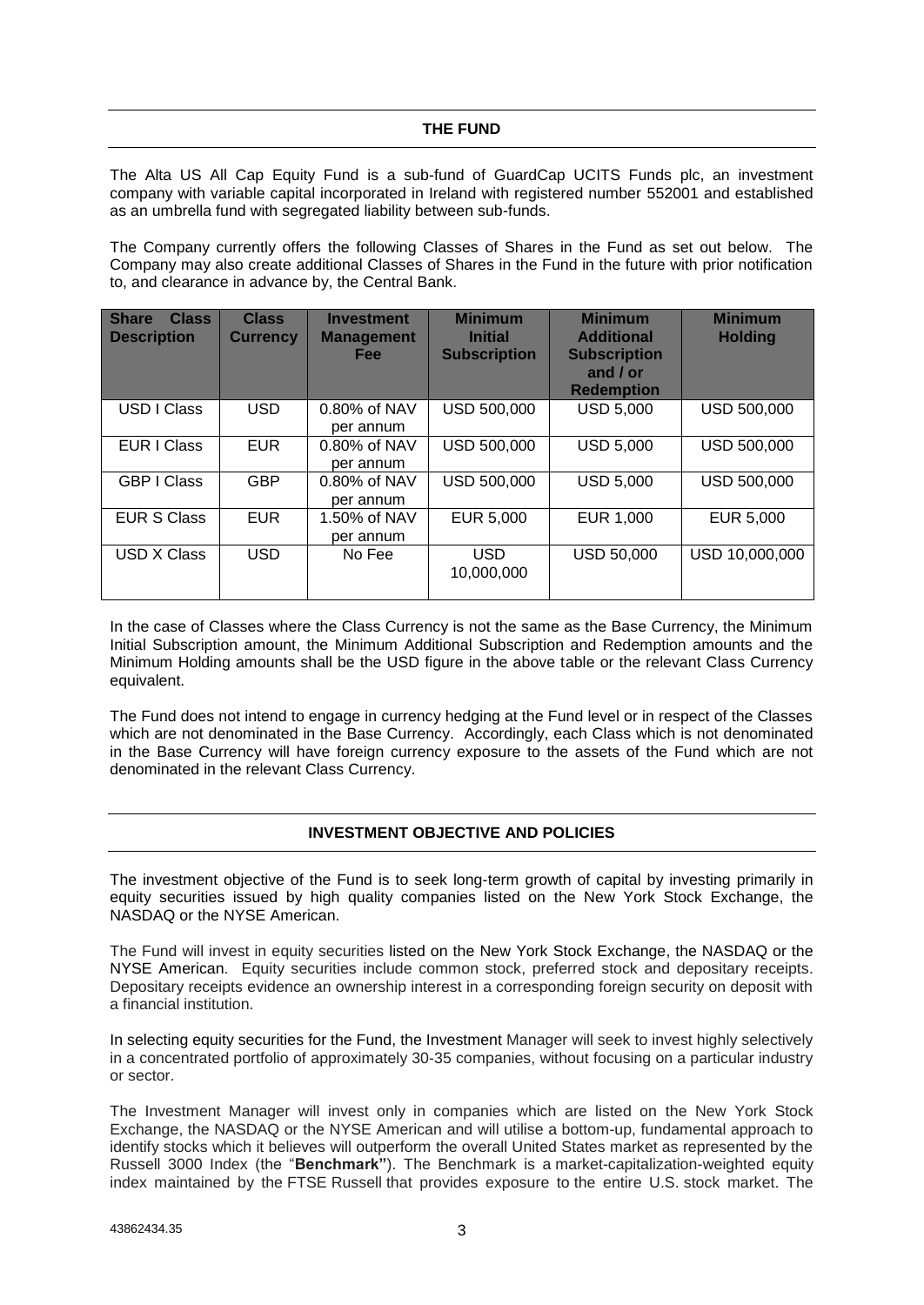Benchmark tracks the performance of the 3,000 largest U.S.-traded stocks which represent about 98% of all U.S. incorporated equity securities.

The Fund is actively managed and its performance may deviate materially from the Benchmark. The Investment Manager has complete discretion in making investments and is not constrained by the Benchmark. The Benchmark is used for performance comparisons purposes only. At portfolio level the Investment Manager may consider, for example, sector weights, country weights and tracking error in each case relative to the Benchmark but does not use the Benchmark as an investment limitation.

The Investment Manager anticipates making investments in companies representing a broad range of market capitalizations, which generally may include large, mid, and small-capitalization companies. The Investment Manager may invest up to 20% of the Fund's assets in securities of foreign companies, including emerging market securities, primarily indirectly through American Depositary Receipts (ADRs).

The Investment Manager seeks to invest in what it believes are quality companies with a demonstrated history of industry leading profitability, durable growth and lower variability in earnings and which are selling at an attractive valuation relative to future growth expectations. Quality is measured by a company's demonstrated ability to grow earnings and free cash flow consistently. Other characteristics of quality companies generally include high returns on capital; attractive profit margins; financial flexibility; and a leading industry position. Attractive profit margins arise in companies where the profit margin achieved combined with asset turnover results in a return on capital that exceeds the company's estimated capital costs. Companies demonstrate financial flexibility through an ability to raise capital (particularly in difficult market circumstances) and their ability to react to unexpected expenses and investment opportunities. The Investment Manager seeks to purchase stocks of companies capable of sustaining these competitive advantages well into the future. Research is primarily performed in-house by the Investment Manager and relies on proprietary screens and valuation models. In certain circumstances the Investment Manager may have regard to sell-side industry reports as well as macroeconomic analysis from external sources when determining the suitability of an investment. A security may be sold as it reaches the Investment Manager's fair valuation, its growth or quality attributes are undermined, or it underperforms beyond a set limit. Risk control is inherent to the investment management process. The Investment Manager believes a strict screening process, rigorous assessment of a company's competitive advantages, and conservative valuation assumptions minimize risk at the individual stock level. Additional risk control measures at the portfolio level include placing bands on individual stock and sector weightings, normally investing no more than 20% of the Fund's net assets in small capitalization companies, and generally maintaining a minimum of 40% of the Fund's net assets invested in large capitalization companies.

The Fund may also invest on an ancillary basis in cash and cash equivalents (including certificates of deposits and treasury bills). The Fund may also invest its cash balances in money market or short term bond funds which are regulated and domiciled in the United States, and the Fund will not be reimbursed for any fees accruing to the Investment Manager or any of its affiliates in respect of any such investment. The Fund will not invest more than 10% of its net assets in aggregate in money market or short term bond funds. Any manager of any investment fund in which the Fund invests, which is an affiliate of the Investment Manager, will waive any preliminary/initial sales charge which it is entitled to charge in respect of investments made by the Fund in that investment fund. Where the Investment Manager receives any commission by virtue of investing in an investment fund, such commission will be paid into the assets of the Fund. During periods of adverse market or economic conditions or at other times deemed advisable by the Investment Manager, the Fund may hold a significant portion of its assets in money market instruments, which may comprise cash, fixed term deposits, investment grade fixed and floating rate instruments including (but not limited to) certificates of deposit, banker acceptances, freely transferable promissory notes, commercial paper, floating rate notes, debentures, asset backed commercial paper, government bonds, corporate bonds, asset backed securities and money market funds which may be acquired for ancillary liquid asset purposes. Accordingly, where the Fund so invests during periods of adverse market or economic conditions or at other times deemed advisable by the Investment Manager, this could prevent the Fund from achieving its investment objective.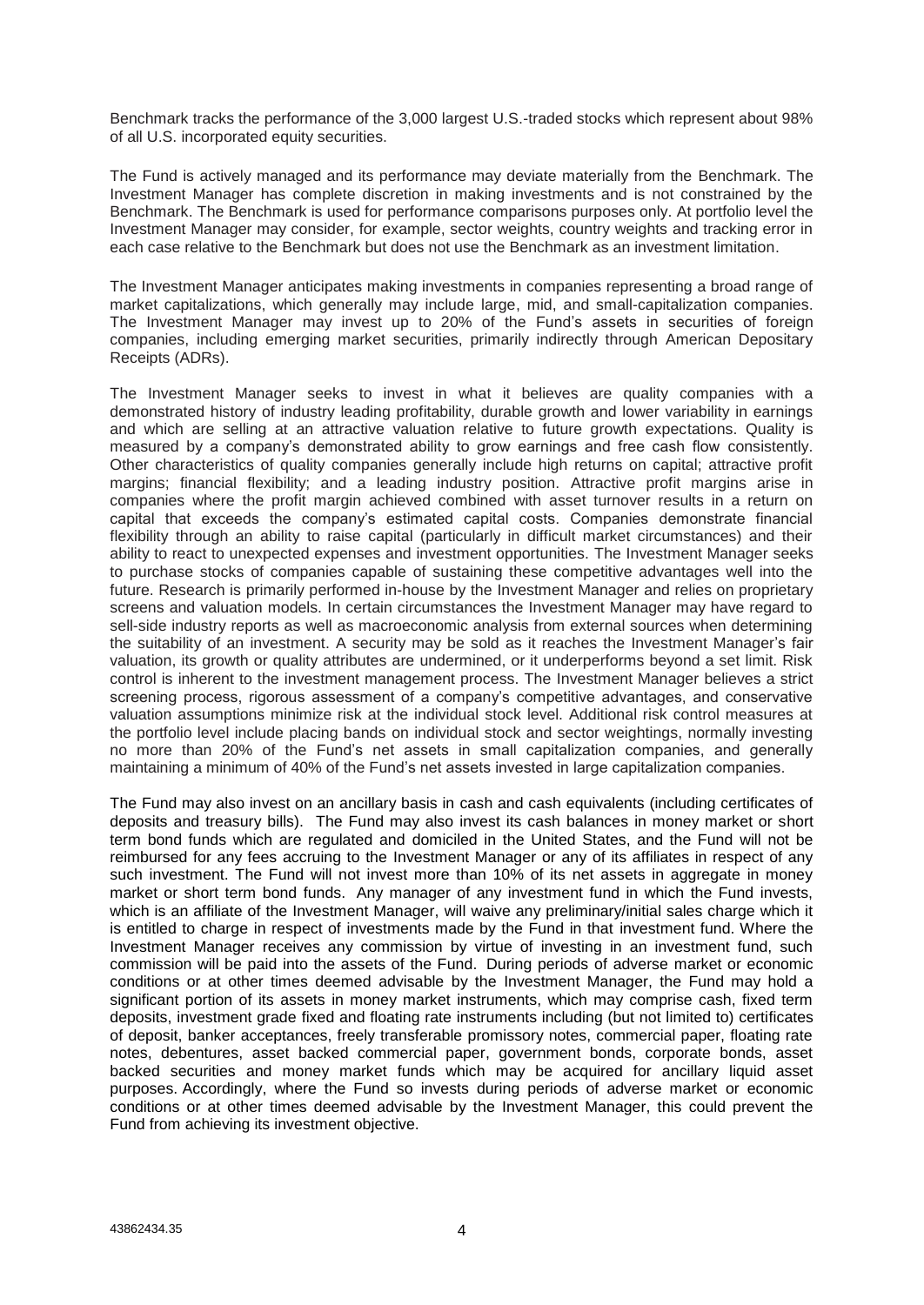There can be no assurance that the Fund's investments will be successful or that the investment objectives of the Fund will be achieved. Investors should carefully assess the risks associated with an investment in the Fund. See "Risks Considerations" in the Prospectus and below.

# **Sustainable Finance Disclosure Regulation ("SFDR")**

This Fund is classified as an Article 6 financial product pursuant to SFDR.

The Investment Manager strives to invest in the highest quality companies around the world that are capable of generating long-term sustainable growth for the Fund. The Investment Manager defines responsible investing as the integration of environmental, social and governance ("ESG") considerations into investment processes and ownership practices and believes that a company will not fulfil its objective of long-term sustainable growth if it is involved in unsustainable ESG practices.

#### *ESG Integration*

The Investment Manager believes that a comprehensive analysis of a company's business and growth potential has to incorporate all material risks and opportunities. The analysis of ESG factors is a core part of the Investment Manager's investment process, with a focus on whether and how these aspects will affect the long-term growth of the cash flows and earnings of the investee companies of the Fund. The Investment Manager considers ESG-related risks from the early stages of idea generation and throughout the research processes. All companies are scored on several criteria and weak performance in any of the criteria could preclude investing in a company. The Investment Manager considers whether a company's practices or risk exposures conflict with the Investment Manager's objective of investing in companies capable of generating long-term sustainable growth for the Fund. With this in mind, the Investment Manager seeks to invest on behalf of the Fund in companies that demonstrate good corporate governance practices in terms of management structure and remuneration, high quality reporting, combined with strong environmental and social commitments. If a company's standards and practices have material weaknesses or if it is engaged in activities that compromise its ability to grow sustainably over the long-term, the company will not progress to the next stage of the investment process.

#### *Sectors*

The Investment Manager's investment approach steers away from the most environmentally damaging sectors such as energy, mining, commodity chemicals and heavy industry as companies in these sectors typically fail a number of the Investment Manager's quality and growth criteria. In particular, these sectors display high cyclicality and do not generate high levels of sustainable returns to the Fund.

#### *Screening and Exclusions*

The Investment Manager will seek to exclude direct investment in corporate issuers that are involved in the manufacture or production (subject to a specific revenue threshold\*) of activities including but not limited to:

i) Controversial weapons (to include anti-personnel landmines, cluster munitions, biological weapons and chemical weapons);

ii) Firearms or small arms ammunition;

- iii) The extraction of fossil fuels and/or the generation of power from them; and
- iv) Tobacco products

\*Specific revenue threshold applied is 5% based on a company's annual report.

#### *Service Providers*

ESG issues may be considered by the Investment Manager in light of scores from external data providers, where relevant. At the initial stage of the Investment Manager's process, it looks for "red flags" which may indicate areas of controversy surrounding a company. The Investment Manager engages third party data providers for these purposes. The Investment Manager will not automatically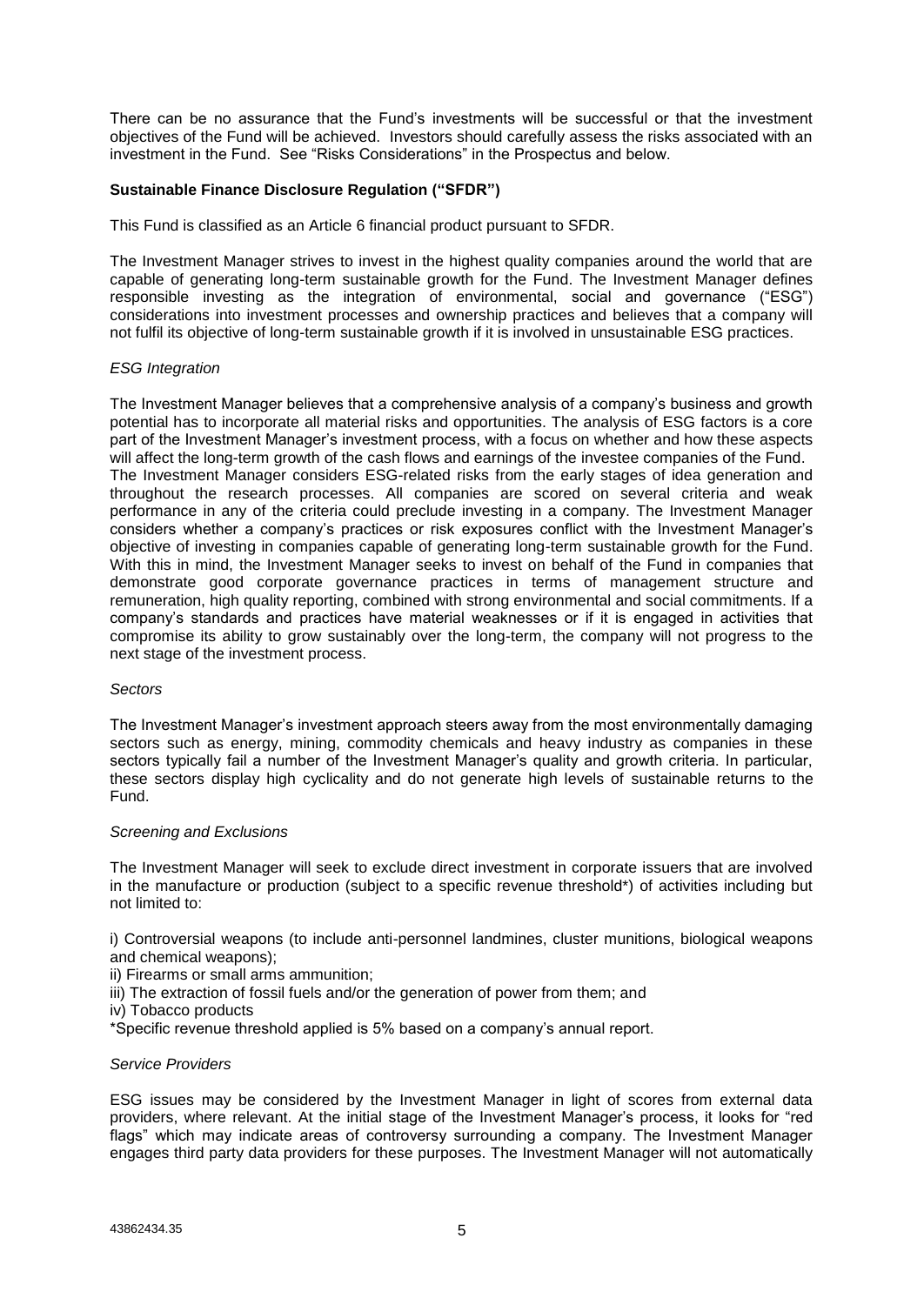exclude a company based on external scores, but uses the scores as a guide to investigate and ascertain reasons for the low score.

#### *Engagement*

The Investment Manager believes that active ownership practices can be valuable in enabling good stewardship and engaging with management of companies can be an effective component of the investment process. This allows the Investment Manager to challenge companies on their strategy, performance and risk, capital structure, and social and environmental impacts.

#### *Proxy Voting*

The Investment Manager votes proxies with the objective of maximising shareholder value as a longterm investor, and ensures that reasonable care and diligence is undertaken to ensure the Investment Manager votes these proxies in the best interest of the Fund and in accordance with ESG policies and procedures.

# *Reporting*

The Investment Manager commits to keeping records of ESG analysis and engagement activities, and making them available to the Company. The Investment Manager undertakes to provide information on holdings, upon request, to the Company if it wishes to know about situations where the Investment Manager's opinion or conclusions differ from those of external ESG rating agencies.

#### *Principal Adverse Impacts*

Neither the Management Company nor the Investment Manager currently consider the adverse impacts of investment decisions on sustainability factors in respect of the Fund or issue a statement on a website in relation to the due diligence policies with respect to those impacts. Following the adoption and coming into force of the relevant regulatory technical standards, currently expected to be from 1 January 2022, the Management Company in consultation with the Investment Manager will reconsider its position in relation to the publication of adverse impacts for the Fund and, if it determines to provide such information, this Supplement and the relevant website disclosure shall be updated accordingly.

#### *Taxonomy Regulation*

The investments underlying this Fund do not take into account the EU criteria for environmentally sustainable economic activities.

# **Investment Restrictions**

Please refer to the "Investment Restrictions" at Appendix D of the Prospectus for more information with regard to investment restrictions of the Fund.

#### *Securities Financing Transactions*

The Fund currently does not intend to invest in swaps nor engage in repurchase agreements, reverse repurchase agreements and stock lending.

#### **Borrowing and Leverage**

The Fund will be subject to the borrowing restrictions pursuant to the UCITS Regulations, as set out in the section entitled "Borrowing Policy" in the Prospectus.

The Fund will not be leveraged.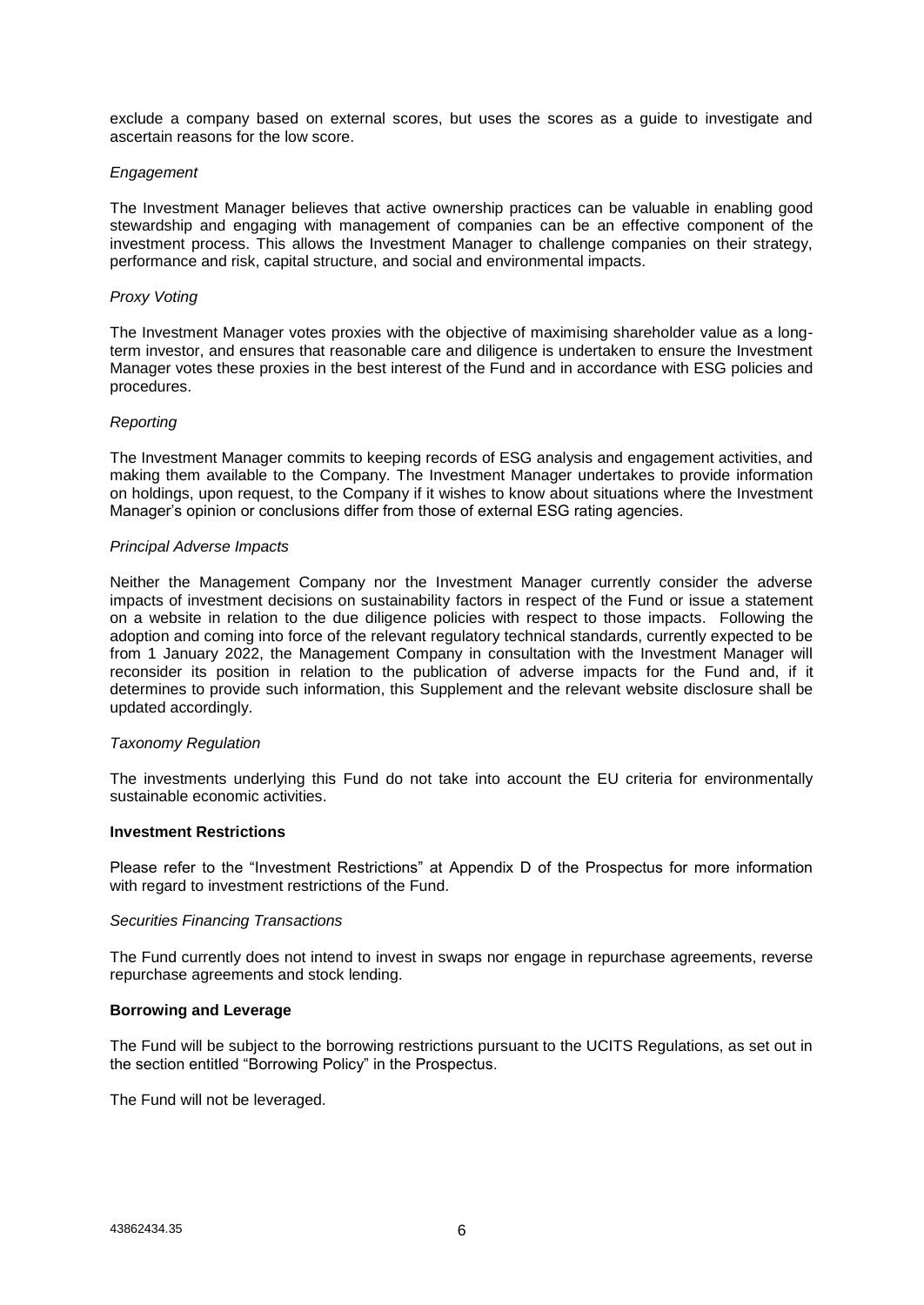# **RISK CONSIDERATIONS**

<span id="page-7-0"></span>There can be no assurance that the Fund's investments will be successful or that the investment objectives of the Fund will be achieved. Investors should be aware of the risks of the Fund including, but not limited to, the risks described in the "Risk Considerations" section of the Prospectus and below. An investment in the Fund is suitable only for persons who are in a position to take such risks.

#### **Limited Operating History; No Reliance on Past Performance**

The Fund has a limited operating history upon which prospective investors can evaluate its likely performance. The past investment performance of the Investment Manager should not be construed as an indication of the future results of the Investment Manager and its affiliates or the Fund. The results of other investment funds formed and accounts managed by the Investment Manager, currently or in the past, which have or have had investment policies that are different from or similar to the investment policies of the Fund, are not indicative of the results that the Fund may achieve. The Fund will make investments in different portfolios of securities. Accordingly, the Fund's results may differ from and are independent of the results previously obtained by the Investment Manager and those investment funds and accounts. Further, the Fund and its method of operation may differ in several respects from other investment vehicles or accounts managed by the Investment Manager; e.g., there are different investment and return objectives and investment allocation strategies and, in certain cases, investment techniques.

# **THE INVESTMENT MANAGER**

<span id="page-7-1"></span>The section of the Prospectus headed "Promotor & Investment Manager" is disapplied in respect of the Fund and this Supplement. References to Investment Manager in each other section of the Prospectus, as they relate to the Fund, should be understood as referring to Alta Capital Management LLC. The first paragraph of the sub-section entitled "Establishment and Operating Expenses" in the "Fees and Expenses" section of the Prospectus is disapplied.

Alta Capital Management LLC, a limited liability corporation established under the laws of the state of Utah, United States of America with its principal office at 6440 S. Wasatch Boulevard, Suite 620, Salt Lake City, UT 842121, USA has been appointed as Investment Manager of the Fund. Alta Capital Management LLC was established in 1981 to provide equity investment management services to institutional clients and currently has assets of US\$1,835,550 under management. Guardian Capital Group Limited, an Ontario, Canada corporation whose Class A non-voting shares are listed on the Toronto Stock Exchange, holds an indirect controlling interest in the Investment Manager.

The Investment Management Agreement provides that the Company agrees to indemnify the Investment Manager out of the assets of the relevant Sub-Fund from and against any and all liabilities, losses, damages, penalties, actions, judgments, suits, costs, taxes assessed upon, or payable by, the Manager or Company (or one or more of its Sub-Funds), reasonable expenses or disbursements of any kind or nature whatsoever (other than those resulting from any negligence, fraud or wilful default on the part of the Investment Manager in the performance or non-performance of its duties and obligations, or on the part of any associated person, delegate, servant or agent) which may be imposed on, incurred by the Investment Manager in performing its obligations or duties hereunder including, without prejudice to the generality of the foregoing (and other than as aforesaid), any such matters imposed on, incurred by, or asserted against, the Investment Manager, by, or in respect of, any person, firm or corporation duly appointed, pursuant to the Investment Management Agreement. The Investment Manager agrees to take all reasonable steps to mitigate any liability or loss it, or any delegate, incurs that arises under, or in connection with, this Agreement including any liability or loss covered by this indemnity.

The Investment Management Agreement will continue in force until terminated by any party thereto on 90 days' notice in writing to the other parties. Each of the parties has additional termination rights which are set forth in the Investment Management Agreement.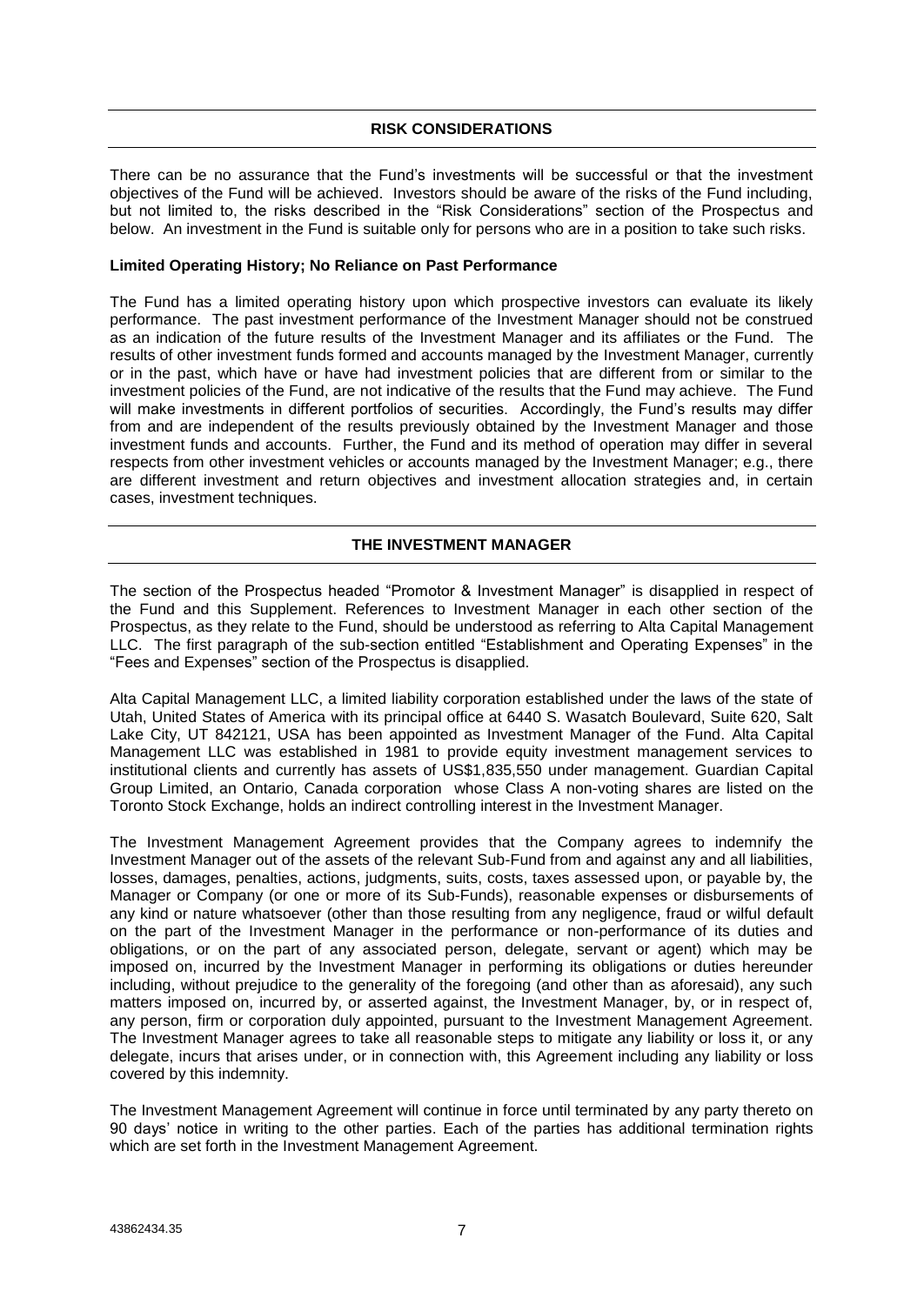# **DISTRIBUTOR**

<span id="page-8-0"></span>Pursuant to a distribution agreement dated 30 June 2021 (the "**Distribution Agreement**") the Management Company has appointed GuardCap Asset Management Limited as distributor for the Fund.

# **INVESTOR PROFILE**

<span id="page-8-1"></span>The Company has been established for the purpose of investing in transferable securities in accordance with the UCITS Regulations. The typical investors of the Fund are expected to be institutional investors of all kinds.

# **DIVIDEND POLICY**

<span id="page-8-2"></span>The Directors do not currently intend to declare any dividends. Accordingly, net investment income on the Fund's investments attributable to such Classes of Shares is expected to be retained by the Fund, which will result in an increase in the Net Asset Value per Share of the relevant Shares.

The Directors nevertheless retain the right to declare dividends in respect of such net investment income on the Fund's investments attributable to the Shares in their sole discretion. In the event that the Directors determine to declare dividends in respect of a Class of Shares in the Fund, Shareholders will be notified in advance of any such change in the dividend policy (including the date by which dividends will be paid and the method by which dividends will be paid) and full details will be disclosed in an updated Supplement.

# **FEES AND EXPENSES**

<span id="page-8-3"></span>Please see the "Fees and Expenses" section of the Prospectus for details of the fees and expenses of the Company. The following fees and expenses apply in respect of the Fund.

The Fund pays all of its own operating expenses and bears its pro rata share of the operating expenses of the Company which may be incurred by the Fund, the Company, the Investment Manager or their respective affiliates including, but not limited to the following expenses (i) external legal, accounting, auditing, and other professional expenses; (ii) administration fees and expenses; (iii) certain insurance expenses; (iv) custodial and sub-custodial fees and expenses, (v) transfer agent and registrar fees; (vi) the cost of valuation services; (vii) company secretarial fees, (viii) the cost of preparing, printing, publishing, translating and distributing (in such languages as may be necessary) prospectuses, supplements, annual reports, financial statements, notices and other documents or information to current and prospective Shareholders (including the costs of developing and enhancing computer software and electronic transmission techniques to distribute such documents or information), (ix) the expense of publishing price and yield information in relevant media, (x) the costs and expenses of obtaining and / or maintaining bank services; (xi) the costs and expenses of obtaining and / or maintaining authorisations or registrations with the regulatory authorities in any jurisdiction, including any levy applied by the Central Bank; (xii) the cost of listing and maintaining a listing on any stock exchange, (xiii) marketing and promotional expenses; (xiv) Directors' fees, (xv) the cost of convening and holding Directors' and Shareholders' and other meetings; (xvi) all expenses arising in respect of the termination or liquidation of the Company or the Fund; and (xvii) organizational expenses (including expenses incurred in the formation of the Fund and the offering of Shares which are being amortized over a period of 60 months from the date the Fund commenced operations) - items (i)-(xvii), (the "**Capped Expenses**") and (xviii) the Management Fee; (xix) litigation or other extraordinary expenses; (xx) investment expenses such as commissions and brokerage fees (including fees related to negotiation of commissions and brokerage fees); (xxi) interest on margin accounts and other indebtedness; (xxii) taxes, including without limitation, withholding, net income, franchise, valued added, stamp and transfer taxes, along with any interest and penalties thereon or other additions to such taxes (xxiii) the costs of complying with any new regulatory or legal requirements imposed upon the Fund or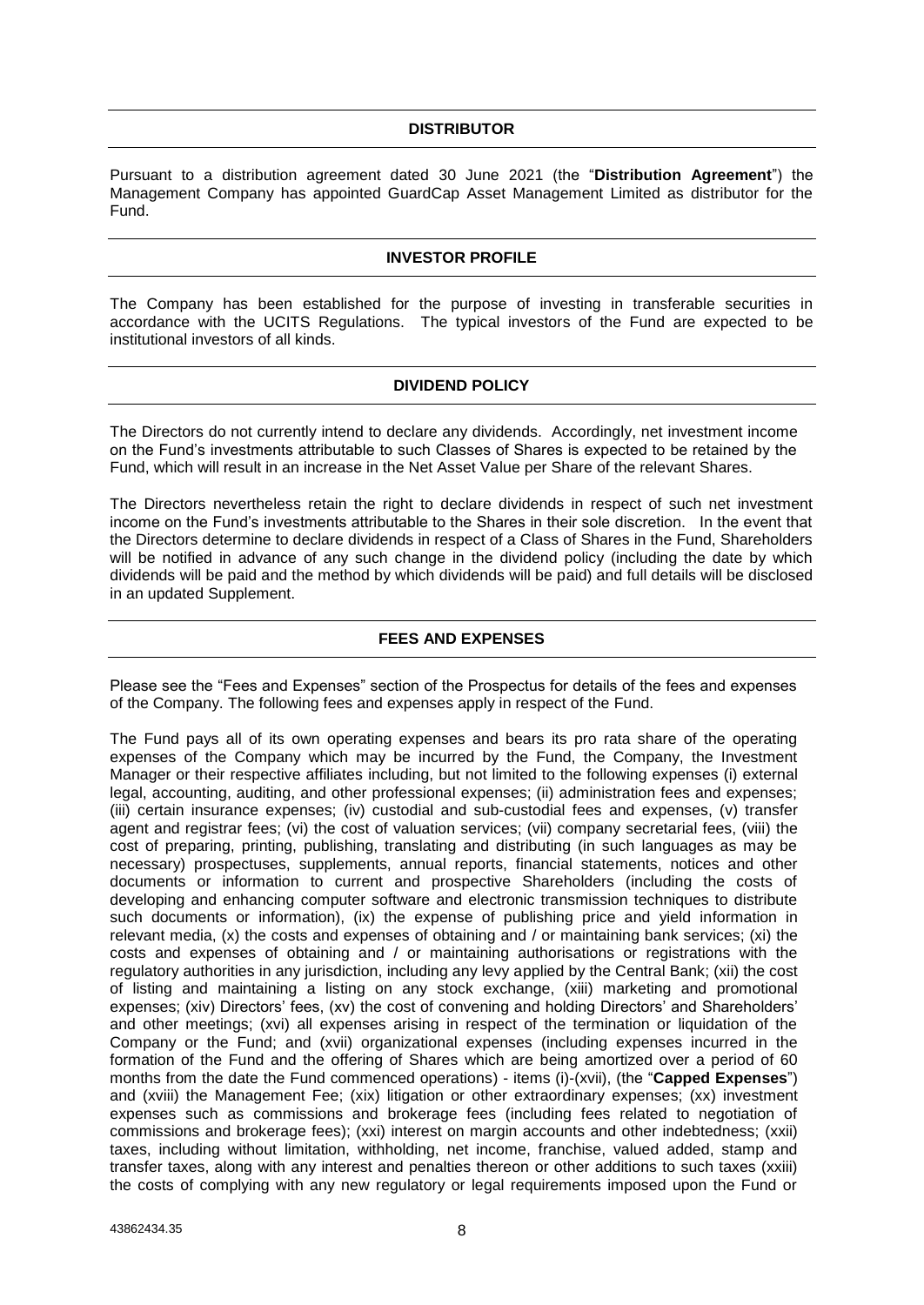Company, any other fees that become commonly charged in the Irish fund industry, and taxes payable on any of these expenses, including VAT; and (xxiv) other expenses related to the purchase, sale, monitoring or transmittal of the Fund's or Company's assets as will be determined by the Board of Directors in its sole discretion - items (xviii) – (xxiv), (the "**Uncapped Expenses**").

The Investment Manager has agreed to limit the Capped Expenses for each share class to no more than 0.2% per annum of the NAV of the Fund (the "**Expense Cap**"), determined as of the end of each calendar month, and the Investment Manager will absorb any Capped Expenses in excess of the Expense Cap by reimbursing the Fund after the end of each calendar month (or more frequently, if applicable) for such Capped Expenses. For the avoidance of doubt, the Fund will pay all of the Uncapped Expenses and the Uncapped Expenses will not be subject to the Expense Cap.

#### **Investment Management Fees**

The Investment Manager will receive a management fee (the "**Investment Management Fee**") in respect of each I Class of Shares for management services to the Fund, equal to an annualized rate of up to 0.80% of the NAV attributable to each I Class of Shares. The Investment Manager will receive an Investment Management Fee in respect of each S Class of Shares for management services to the Fund, equal to an annualized rate of up to 1.50% of the NAV attributable to each S Class of Shares. The Investment Manager will not receive an Investment Management Fee in respect of each X Class of Shares. Investors will pay the Investment Manager such fees in respect of the X Class of Shares as may be separately agreed with the Investment Manager and payable directly by investors to the Investment Manager. The Investment Management Fee is accrued daily and paid monthly, in arrears.

For purposes of calculating the Investment Management Fee for any Business Day, the NAV of the Fund attributable to a Class is determined by or under the direction of the Directors, based on the Fund's NAV as of the close of the prior Business Day adjusted to reflect any applicable redemptions and subscriptions.

Notwithstanding the foregoing, the Investment Manager may, in its sole discretion, during any period, elect to waive a portion of its fees with respect to the Fund or any Class without notice to Shareholders. In addition, the Fund may issue Shares of a separate Class that may calculate the management fee differently or charge a lower management fee.

# **Management Company Fee**

The Management Company shall be entitled to an annual management fee of up to 0.015% of the Net Asset Value of the Fund, subject to the annual minimum fees set out in the Prospectus.

# **Anti-Dilution Levy**

The actual cost of purchasing investments may be higher or lower than the value used in calculating the Net Asset Value. These costs may include dealing charges, commission and transaction charges and the dealing spread may have a materially disadvantageous effect on a Shareholder's interest in the Fund. To prevent this effect, known as "dilution", the Fund may charge an anti-dilution levy in the circumstances set out in the following paragraph.

On any Dealing Day where there are net subscriptions or net redemptions, the Directors may determine (based on such reasonable factors as they see fit, including without limitation, the prevailing market conditions and the level of subscriptions or redemptions requested by Shareholders or potential Shareholders in relation to the size of the Fund) to add an anti-dilution levy to the subscription price on that Dealing Day or deduct an anti-dilution levy from the redemption payments, in each case not to exceed 1% of Net Asset Value of the Shares being issued or redeemed, in order to cover dealing costs and to preserve the value of the underlying assets of the Fund. If the dealing costs are less than 1% of Net Asset Value of the Shares being issued or redeemed, the actual costs may be charged.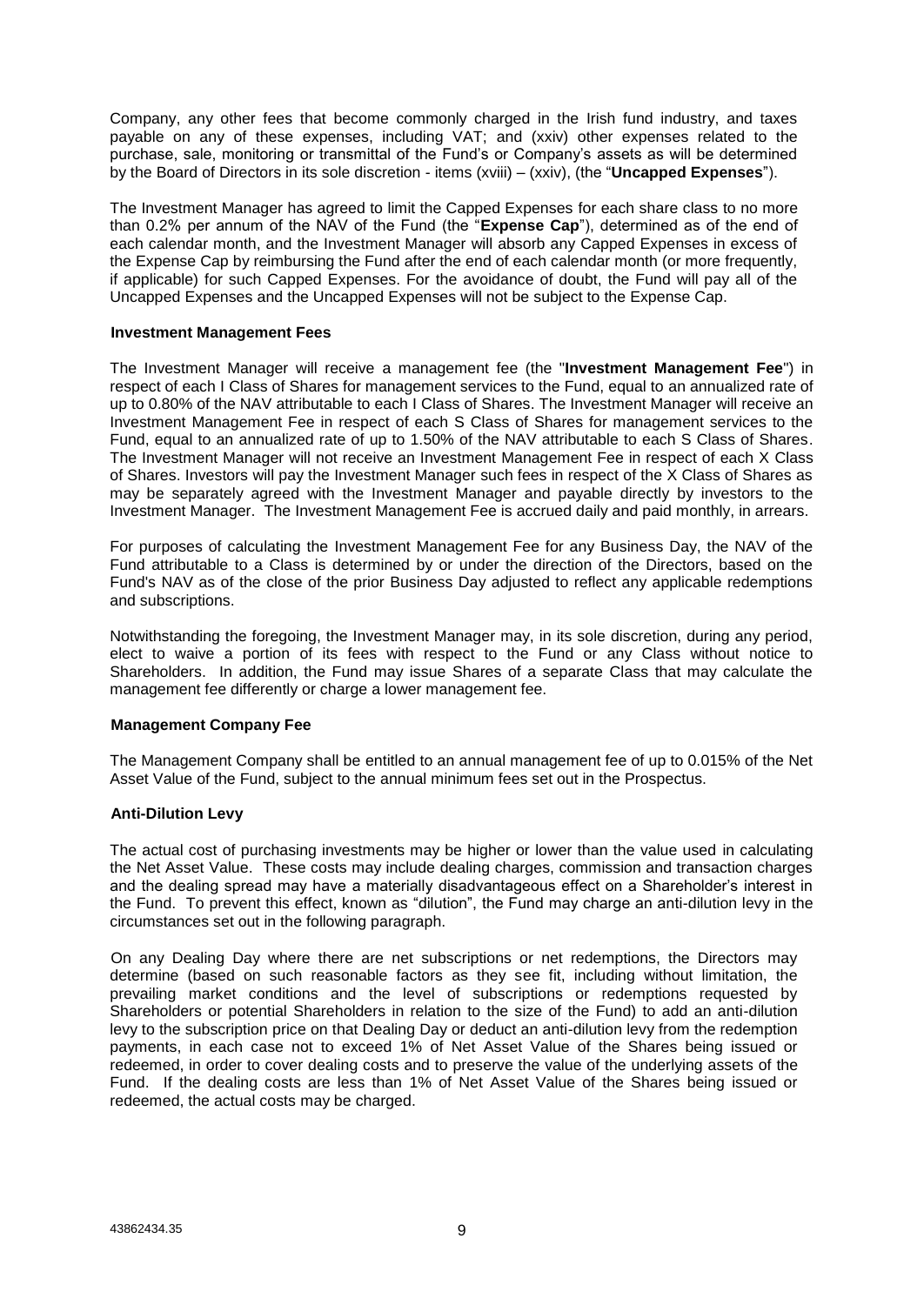# **SUBSCRIPTION AND REDEMPTION OF SHARES**

#### <span id="page-10-0"></span>**Eligible Investors**

Subject to the section "Transfer of Shares" in the Prospectus, applicants will generally be obliged to certify that they are not U.S. Persons.

The Company, the Management Company and the Administrator reserve the right to reject in whole or in part any application for Shares. Where an application for Shares is rejected, the subscription monies will be returned to the applicant within 14 days of the date of such application at the applicant's cost and risk and no interest or other compensation will be payable in respect of such returned monies.

#### **Minimum Subscription**

Unless otherwise determined by the Company and the Management Company, the minimum initial and additional subscription for each class of Share is as disclosed in *"The Fund"* section of this Supplement.

# **Minimum Holding**

A Shareholder may not make a partial redemption of Shares which would result in less than the minimum holding amount, specified for the relevant class of Shares as disclosed in *"The Fund"* section (or its Class Currency equivalent) unless otherwise determined by the Company.

In the event that a Shareholder requests a partial redemption of their Shares which would result in such Shareholder holding less than the minimum holding amount above, the Company may, in its sole discretion (a) treat such redemption request as a redemption of the relevant Shareholder's entire holding of the relevant Class of Shares; (b) reject such partial redemption request; or (c) accept such partial redemption request. Shareholders will be notified before or after the relevant Dealing Day in the event that the Company determines to (i) treat such redemption request as a redemption of the relevant Shareholder's entire holding of the relevant Class of Shares or (ii) reject such partial redemption request.

Where the value of a Shareholder's Shares has fallen below the minimum holding requirement due to a decline in the NAV of the Fund or an unfavourable change in currency rates, this will not be considered to be a breach of the minimum holding requirement.

#### **Sales Charge**

Notwithstanding anything to the contrary in the Prospectus, a Sales Charge may be levied by the Company in relation to the subscription for any Class of Shares in the Fund, as detailed in the table below, where relevant.

#### **Initial Offer Price**

Shares in each Class listed in the below table will be available at the initial offer price plus the Sales Charge (if applicable), as set out below during the initial offer period which will commence at 9 am (Greenwich Mean Time) on 31 January 2022 and end at 5 pm (Greenwich Mean Time) on 29 July 2022 or such other date and/or time as the Directors may determine and notify to the Central Bank (the "**Initial Offer Period**").

| <b>Share Class Description</b> | <b>Initial Offer Price</b> | <b>Sales Charge</b> |
|--------------------------------|----------------------------|---------------------|
| EUR I Class                    | EUR 10                     | Nil                 |
| GBP I Class                    | GBP 10                     | Nil                 |
| EUR S Class                    | EUR 10                     | Nil                 |
| USD X Class                    | <b>USD 10</b>              | Nil                 |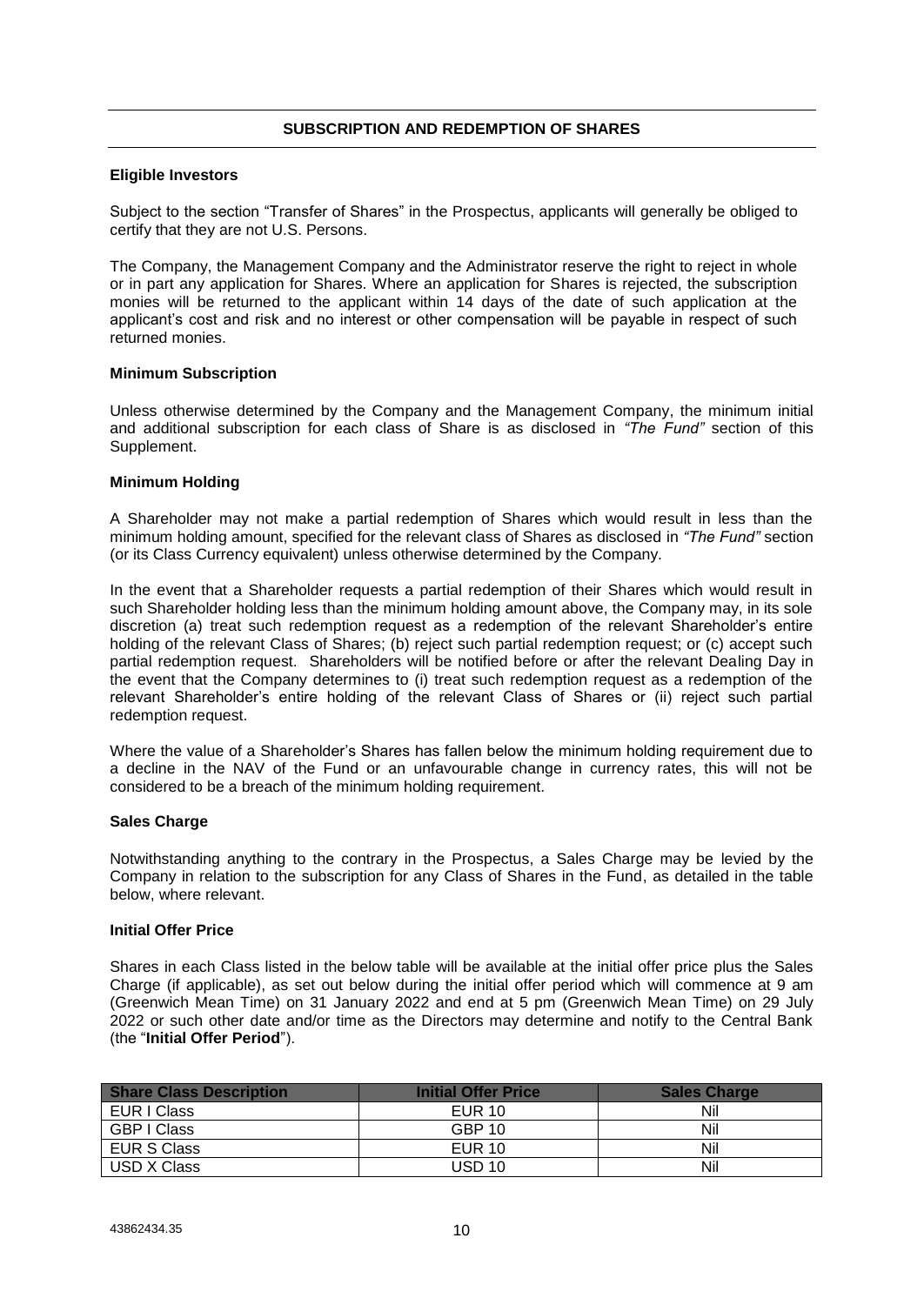Subscription monies plus the Sales Charge (if applicable) (the "**Subscription Monies**") must be paid in the Class Currency and must be paid by wire transfer to the Umbrella Cash Collection Account of the Company. Money must be remitted from an account in the name of the investor(s). After the initial issue of Shares in any Class, the Shares in such Class will be issued on the relevant Dealing Day at the relevant Net Asset Value per Share for the applicable Class on the terms and in accordance with the procedures described herein.

# **Applications for Shares**

Applications for Shares in the Fund should be made by written application using the Subscription Agreement available from the Administrator. Signed, original Subscription Agreements, duly completed together with all supporting documentation in relation to money laundering prevention checks, should be sent to the Administrator promptly, in accordance with the instructions contained in the Subscription Agreement, prior to the Subscription Cut-Off Time, unless the Directors determine in their sole discretion to accept such subscriptions in exceptional circumstances and provided that such subscriptions for Shares are received before the Valuation Point on the relevant Dealing Day. Subscription Agreements may be sent by facsimile to the Administrator. Subsequent purchases of Shares, following an initial subscription pursuant to a properly completed Subscription Agreement, may be made by completing and submitting a faxed request to the Administrator.

During the Initial Offer Period, cleared funds representing the initial offer price plus the Sales Charge (if applicable) must be received by the Company by the final Business Day of the Initial Offer Period. After the Initial Offer Period, cleared funds representing the Subscription Monies must be received by the Company by the Currency Settlement Time on the second Business Day following the relevant Dealing Day (or such other period as the Directors may determine). If cleared funds representing the Subscription Monies are not received by the Company by the Currency Settlement Time on the second Business Day following the relevant Dealing Day, or such other day as is determined by the Directors from time to time, the Directors reserve the right to reject the subscription and / or cancel the provisional allotment of Shares, as appropriate. In such an event the investor will indemnify the Company, the Investment Manager, the Administrator and any of their respective affiliates for any and all claims, losses, liabilities or damages (including attorneys' fees and other related out-of-pocket expenses) suffered or incurred by any such person as a result of the investor not remitting the amount of its subscription by the due date for such subscription or otherwise failing to comply with the terms of such Subscription Agreement. In the event that the Directors decide not to cancel a provisional allotment of Shares notwithstanding that cleared funds have been received by the Company after the relevant cut-off time, the Directors reserve the right to charge interest on such Subscription Monies at prevailing interest rates commencing on the Business Day following the relevant Dealing Day. In addition, upon the failure of a Shareholder to pay Subscription Monies by the date due, the Directors may, in their sole discretion, redeem any Shares held by the Shareholder in the Company and apply the redemption proceeds in satisfaction of the Shareholder's liabilities to the Company, the Investment Manager or any of their respective affiliates pursuant to the indemnity described above. Please see "Redemption of Shares – Mandatory Redemption of Shares, Forfeiture of Dividend and Deduction of Tax" in the Prospectus.

The Company, the Management Company or the Administrator may, in its sole discretion, reject any subscription in whole or in part without reason.

Shares in the Fund will be issued on the terms and in accordance with the procedures described in the Prospectus.

# **Redemption Applications**

Applications for redemptions should be made by written application using the Redemption Application available from the Administrator. Signed, original Redemption Applications, duly completed should be sent to the Administrator, in accordance with the instructions contained in the Redemption Application.

If Redemption Applications on any Dealing Day exceed 10% of the NAV of the Fund, or such higher percentage as the Directors may determine in their sole discretion in respect of any Dealing Day (the "**Gate Amount**"), the Company may (i) reduce all such Redemption Applications pro rata (in accordance with the size of the Redemption Applications so that Shares redeemed on such Dealing